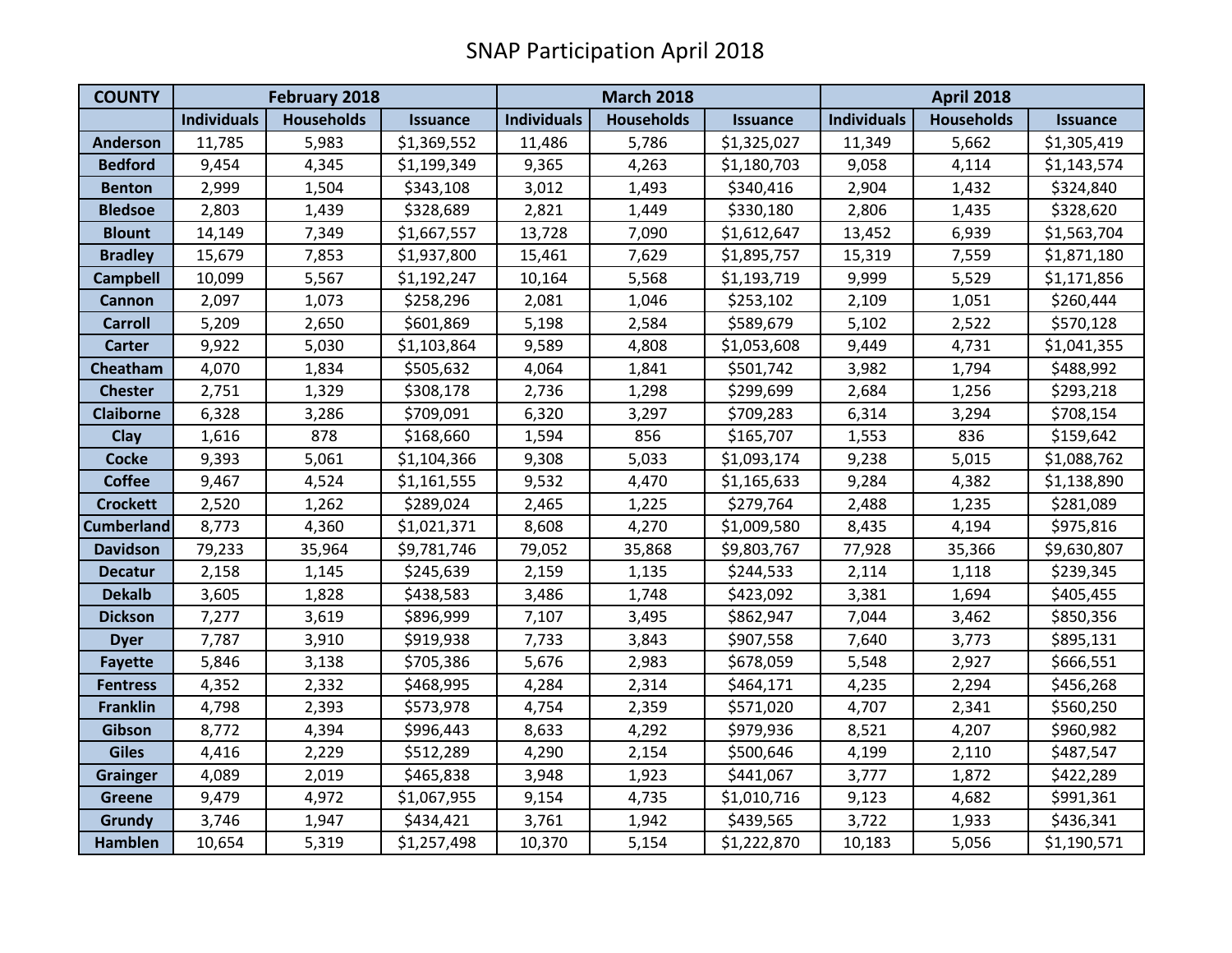|                   | <b>February 2018</b> |                   |                 | <b>March 2018</b>  |            |                 | <b>April 2018</b>  |                   |             |
|-------------------|----------------------|-------------------|-----------------|--------------------|------------|-----------------|--------------------|-------------------|-------------|
| <b>COUNTY</b>     | <b>Individuals</b>   | <b>Households</b> | <b>Issuance</b> | <b>Individuals</b> | Households | <b>Issuance</b> | <b>Individuals</b> | <b>Households</b> | Issuance    |
| <b>Hamilton</b>   | 49,411               | 25,588            | \$6,277,863     | 48,694             | 25,030     | \$6,182,829     | 47,720             | 24,457            | \$6,006,476 |
| <b>Hancock</b>    | 2,409                | 1,295             | \$275,239       | 2,386              | 1,289      | \$271,974       | 2,363              | 1,281             | \$272,413   |
| Hardeman          | 5,076                | 2,682             | \$590,217       | 5,052              | 2,667      | \$588,866       | 4,953              | 2,623             | \$573,524   |
| <b>Hardin</b>     | 5,469                | 2,902             | \$625,668       | 5,377              | 2,821      | \$608,200       | 5,143              | 2,696             | \$571,349   |
| <b>Hawkins</b>    | 10,354               | 5,173             | \$1,183,732     | 10,042             | 4,973      | \$1,133,039     | 9,908              | 4,888             | \$1,117,941 |
| Haywood           | 4,471                | 2,426             | \$522,117       | 4,518              | 2,441      | \$531,956       | 4,489              | 2,428             | \$523,571   |
| Henderson         | 5,349                | 2,773             | \$626,242       | 5,336              | 2,736      | \$622,927       | 5,257              | 2,690             | \$606,458   |
| <b>Henry</b>      | 6,218                | 3,121             | \$728,945       | 6,117              | 3,035      | \$718,454       | 6,023              | 2,995             | \$696,612   |
| <b>Hickman</b>    | 4,419                | 2,149             | \$531,710       | 4,252              | 2,042      | \$498,371       | 4,211              | 2,013             | \$495,783   |
| <b>Houston</b>    | 1,369                | 667               | \$161,896       | 1,347              | 654        | \$158,874       | 1,359              | 647               | \$157,938   |
| <b>Humphreys</b>  | 2,880                | 1,331             | \$337,718       | 2,794              | 1,304      | \$324,344       | 2,755              | 1,282             | \$314,347   |
| <b>Jackson</b>    | 2,225                | 1,193             | \$251,510       | 2,141              | 1,137      | \$236,503       | 2,093              | 1,117             | \$231,813   |
| <b>Jefferson</b>  | 7,888                | 3,840             | \$897,867       | 7,713              | 3,733      | \$869,522       | 7,593              | 3,674             | \$852,602   |
| Johnson           | 3,604                | 2,030             | \$402,260       | 3,555              | 1,963      | \$393,224       | 3,484              | 1,920             | \$381,065   |
| <b>Knox</b>       | 49,492               | 24,728            | \$5,839,765     | 49,383             | 24,687     | \$5,841,804     | 48,616             | 24,332            | \$5,724,228 |
| Lake              | 1,874                | 1,032             | \$219,441       | 1,877              | 1,037      | \$221,442       | 1,854              | 1,034             | \$216,525   |
| Lauderdale        | 6,085                | 3,100             | \$722,057       | 6,024              | 3,066      | \$711,605       | 5,967              | 3,041             | \$704,541   |
| Lawrence          | 6,616                | 3,230             | \$759,190       | 6,565              | 3,164      | \$751,166       | 6,365              | 3,068             | \$720,840   |
| <b>Lewis</b>      | 1,970                | 1,028             | \$225,502       | 1,958              | 1,010      | \$220,554       | 1,938              | 1,003             | \$220,275   |
| Lincoln           | 4,968                | 2,306             | \$567,936       | 4,965              | 2,304      | \$571,531       | 4,902              | 2,279             | \$557,573   |
| Loudon            | 5,127                | 2,448             | \$597,611       | 5,105              | 2,397      | \$590,349       | 4,937              | 2,338             | \$571,760   |
| <b>Macon</b>      | 4,934                | 2,315             | \$584,901       | 4,969              | 2,312      | \$590,213       | 4,976              | 2,282             | \$583,542   |
| <b>Madison</b>    | 16,968               | 8,593             | \$2,047,536     | 16,257             | 8,202      | \$1,945,094     | 16,295             | 8,175             | \$1,938,425 |
| <b>Marion</b>     | 5,281                | 2,662             | \$652,398       | 5,222              | 2,629      | \$639,351       | 5,093              | 2,581             | \$615,954   |
| <b>Marshall</b>   | 4,322                | 2,024             | \$511,303       | 4,138              | 1,921      | \$478,176       | 4,123              | 1,909             | \$473,264   |
| <b>Maury</b>      | 10,590               | 5,164             | \$1,283,096     | 10,484             | 5,023      | \$1,269,770     | 10,292             | 4,968             | \$1,239,334 |
| <b>Meigs</b>      | 2,539                | 1,281             | \$316,538       | 2,462              | 1,224      | \$304,245       | 2,455              | 1,214             | \$299,185   |
| <b>Monroe</b>     | 8,113                | 4,018             | \$920,074       | 7,881              | 3,906      | \$898,386       | 7,703              | 3,819             | \$871,924   |
| <b>Montgomery</b> | 23,648               | 10,738            | \$2,935,291     | 23,628             | 10,592     | \$2,929,445     | 23,313             | 10,439            | \$2,879,487 |
| <b>Moore</b>      | 550                  | 250               | \$58,977        | 532                | 243        | \$56,317        | 533                | 242               | \$57,373    |
| <b>Morgan</b>     | 4,145                | 2,080             | \$479,462       | 3,964              | 1,963      | \$449,444       | 3,929              | 1,923             | \$442,890   |
| <b>McMinn</b>     | 9,023                | 4,463             | \$1,088,620     | 8,835              | 4,337      | \$1,065,481     | 8,752              | 4,289             | \$1,052,003 |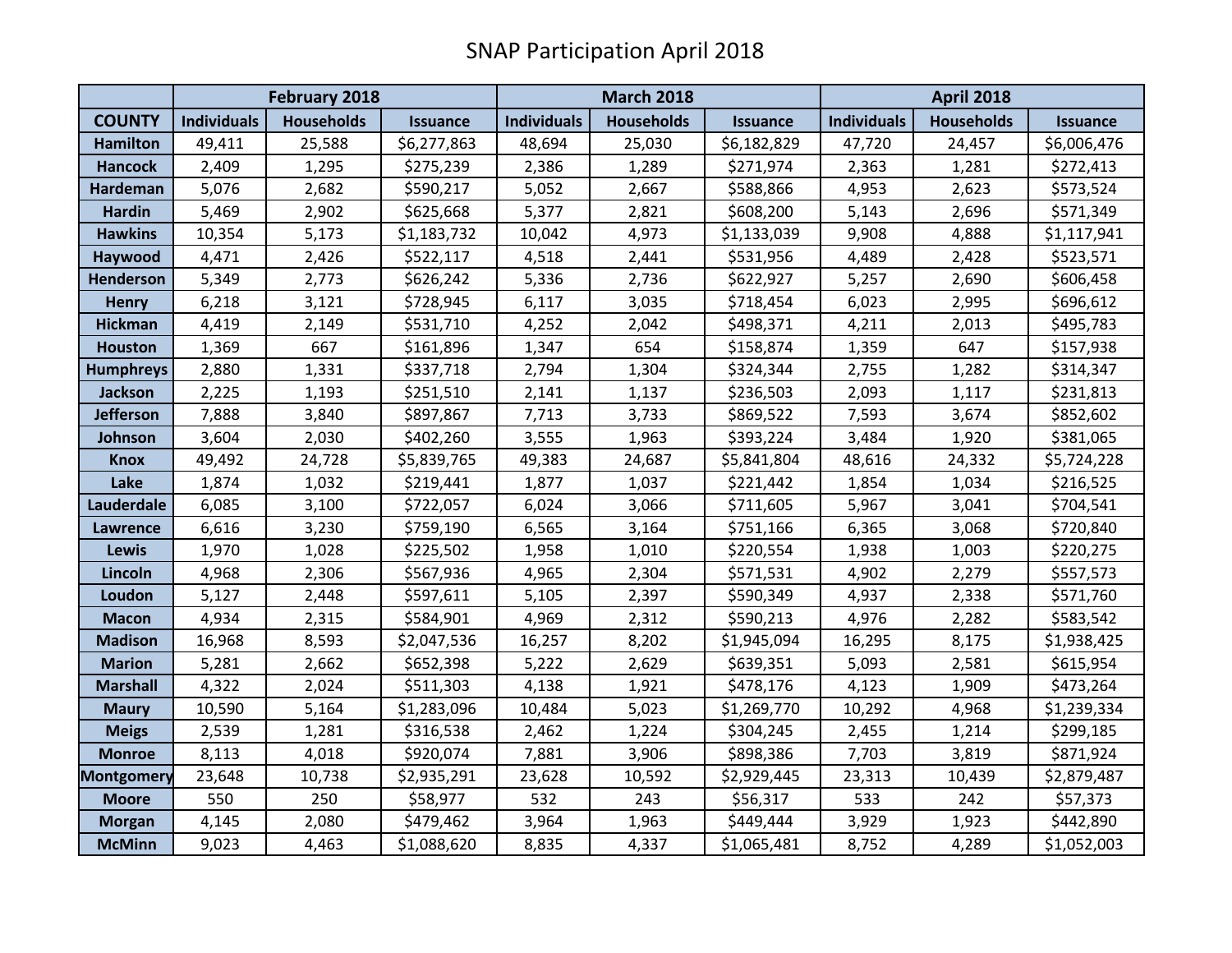| <b>COUNTY</b>     | <b>February 2018</b> |                   |              | <b>March 2018</b>  |                   |                 | <b>April 2018</b>  |                   |                 |
|-------------------|----------------------|-------------------|--------------|--------------------|-------------------|-----------------|--------------------|-------------------|-----------------|
|                   | <b>Individuals</b>   | <b>Households</b> | Issuance     | <b>Individuals</b> | <b>Households</b> | <b>Issuance</b> | <b>Individuals</b> | <b>Households</b> | <b>Issuance</b> |
| <b>McNairy</b>    | 5,117                | 2,657             | \$569,187    | 5,034              | 2,638             | \$566,347       | 5,060              | 2,643             | \$559,867       |
| <b>Obion</b>      | 5,873                | 2,993             | \$683,639    | 5,653              | 2,889             | \$651,941       | 5,577              | 2,838             | \$639,756       |
| <b>Overton</b>    | 3,478                | 1,848             | \$380,743    | 3,399              | 1,783             | \$370,810       | 3,293              | 1,721             | \$356,965       |
| <b>Perry</b>      | 1,413                | 706               | \$162,860    | 1,422              | 706               | \$162,576       | 1,421              | 714               | \$163,061       |
| <b>Pickett</b>    | 775                  | 417               | \$79,021     | 777                | 410               | \$77,527        | 769                | 407               | \$77,494        |
| <b>Polk</b>       | 2,849                | 1,398             | \$326,283    | 2,757              | 1,352             | \$314,861       | 2,672              | 1,329             | \$303,114       |
| Putnam            | 10,888               | 5,453             | \$1,303,446  | 10,658             | 5,292             | \$1,268,536     | 10,491             | 5,235             | \$1,246,295     |
| Rhea              | 6,783                | 3,369             | \$819,989    | 6,687              | 3,257             | \$794,872       | 6,578              | 3,205             | \$784,398       |
| Roane             | 8,070                | 4,060             | \$947,624    | 7,873              | 3,907             | \$915,408       | 7,671              | 3,806             | \$888,177       |
| Robertson         | 8,175                | 3,787             | \$1,012,074  | 8,239              | 3,798             | \$1,025,728     | 8,028              | 3,683             | \$1,004,769     |
| <b>Rutherford</b> | 27,175               | 11,720            | \$3,320,452  | 26,991             | 11,693            | \$3,321,406     | 26,672             | 11,517            | \$3,262,496     |
| <b>Scott</b>      | 6,487                | 3,301             | \$732,099    | 6,458              | 3,291             | \$728,336       | 6,320              | 3,216             | \$709,326       |
| Sequatchie        | 3,000                | 1,538             | \$363,003    | 3,018              | 1,516             | \$359,883       | 2,938              | 1,502             | \$351,441       |
| <b>Sevier</b>     | 11,307               | 5,370             | \$1,258,538  | 11,186             | 5,284             | \$1,240,757     | 10,942             | 5,171             | \$1,212,375     |
| <b>Shelby</b>     | 209,985              | 101,931           | \$28,181,010 | 205,573            | 97,274            | \$27,236,741    | 201,141            | 94,637            | \$26,403,737    |
| <b>Smith</b>      | 2,793                | 1,346             | \$326,217    | 2,759              | 1,311             | \$321,871       | 2,664              | 1,281             | \$312,029       |
| <b>Stewart</b>    | 1,994                | 917               | \$224,190    | 1,914              | 884               | \$216,474       | 1,895              | 860               | \$209,734       |
| <b>Sullivan</b>   | 24,266               | 12,379            | \$2,809,643  | 23,626             | 11,972            | \$2,722,805     | 23,278             | 11,755            | \$2,675,716     |
| <b>Sumner</b>     | 15,595               | 7,028             | \$1,891,000  | 15,629             | 7,046             | \$1,903,729     | 15,401             | 6,943             | \$1,862,663     |
| <b>Tipton</b>     | 9,849                | 4,814             | \$1,213,372  | 9,493              | 4,554             | \$1,151,998     | 9,307              | 4,451             | \$1,122,519     |
| <b>Trousdale</b>  | 1,347                | 691               | \$160,849    | 1,322              | 666               | \$157,770       | 1,332              | 679               | \$160,541       |
| <b>Unicoi</b>     | 3,024                | 1,594             | \$334,829    | 3,115              | 1,601             | \$342,203       | 3,075              | 1,587             | \$334,477       |
| <b>Union</b>      | 4,263                | 2,024             | \$492,499    | 4,126              | 1,945             | \$472,193       | 4,064              | 1,902             | \$462,430       |
| <b>Van Buren</b>  | 959                  | 477               | \$103,498    | 960                | 477               | \$105,163       | 925                | 464               | \$100,816       |
| <b>Warren</b>     | 7,668                | 3,756             | \$913,611    | 7,604              | 3,687             | \$900,948       | 7,567              | 3,652             | \$891,982       |
| Washington        | 16,906               | 9,084             | \$2,006,808  | 16,422             | 8,726             | \$1,926,684     | 16,046             | 8,491             | \$1,872,506     |
| Wayne             | 2,372                | 1,249             | \$270,954    | 2,326              | 1,230             | \$262,390       | 2,308              | 1,222             | \$261,554       |
| <b>Weakley</b>    | 5,433                | 2,818             | \$612,170    | 5,316              | 2,740             | \$596,444       | 5,259              | 2,686             | \$587,262       |
| White             | 4,866                | 2,395             | \$553,760    | 4,720              | 2,325             | \$538,856       | 4,547              | 2,225             | \$514,171       |
| <b>Williamson</b> | 4,371                | 1,994             | \$506,594    | 4,355              | 1,993             | \$501,830       | 4,136              | 1,906             | \$479,934       |
| <b>Wilson</b>     | 9,678                | 4,591             | \$1,213,521  | 9,659              | 4,585             | \$1,203,725     | 9,331              | 4,433             | \$1,172,190     |